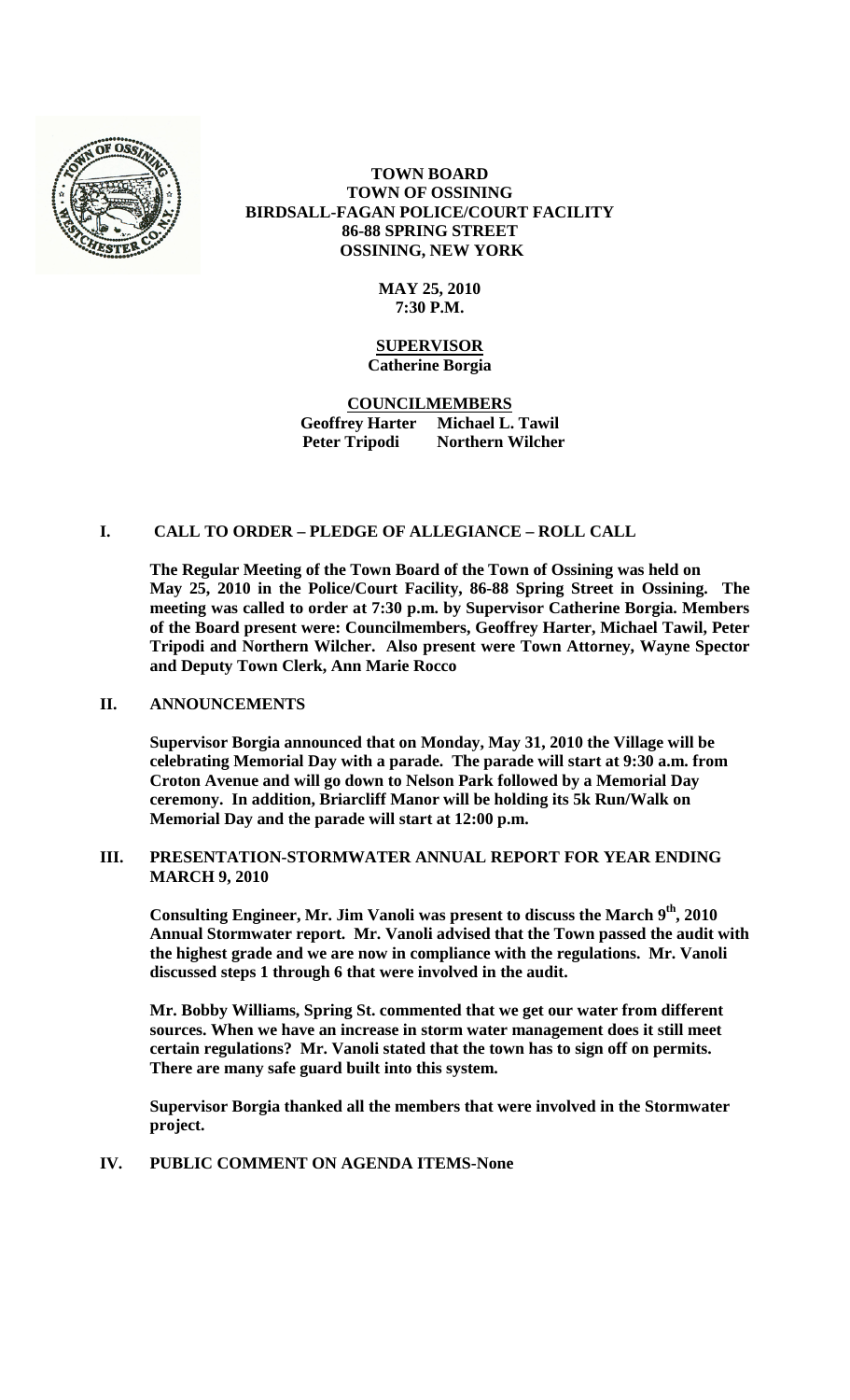### **V. BOARD RESOLUTIONS**

### **A. Approval of Minutes**

**Councilmember Tawil moved and it was seconded by Councilmember Wilcher that the following be approved:**

**Resolved, that the Town Board of the Town of Ossining hereby approves the May 11, 2010 Minutes of the Regular Meeting as presented.**

**Motion Carried: Unanimously**

# **B. Approval of Minutes**

**Councilmember Wilcher moved and it was seconded by Councilmember Tripodi that the following be approved:**

**Resolved, that the Town Board of the Town of Ossining hereby approves the May 13, 2010 Minutes of the Special Meeting as presented.**

**Vote: 3-0-2 Voting Aye: Wilcher, Triopdi, Borgia Abstaining: Harter, Tawil Councilmember Harter and Tawil were absent from the May 13, 2010 meeting.**

# **C. Approval of Voucher Detail Report**

**Councilmember Harter moved and it was seconded by Councilmember Wilcher that the following be approved:**

**Resolved, that the Town Board of the Town of Ossining hereby approves the Voucher Detail Report dated May 25, 2010 in the amount of \$ 379,068.80.**

> **Vote: 4-1-0 Voting Aye: Harter, Tawil, Wilcher, Borgia Voting Nay: Tripodi**

**D. Adoption of Local Law No. 1 of 2010 – amending the Code of the Town of Ossining-Fines and Penalties**

**Councilmember Wilcher moved and it was seconded by Councilmember Tawil that the following be approved:**

**Resolved, that the Town Board of the Town of Ossining hereby adopts the attached Local Law No. 1 of 2010 entitled Fines and Penalties.**

> **Motion Carried:5-0-0 Roll Call Vote: Ayes: Councilmembers Harter, Tawil, Tripodi, Wilcher & Supervisor Borgia**

**E. Consolidated Edison of New York-Enhanced Transmission Right of Way Management Practice**

**Councilmember Harter moved and it was seconded by Councilmember Tawil that the following resolution be TABLED:**

**WHEREAS, the Town of Ossining continues to receive numerous complaints from property owners throughout the Town of Ossining on whose property, or adjacent**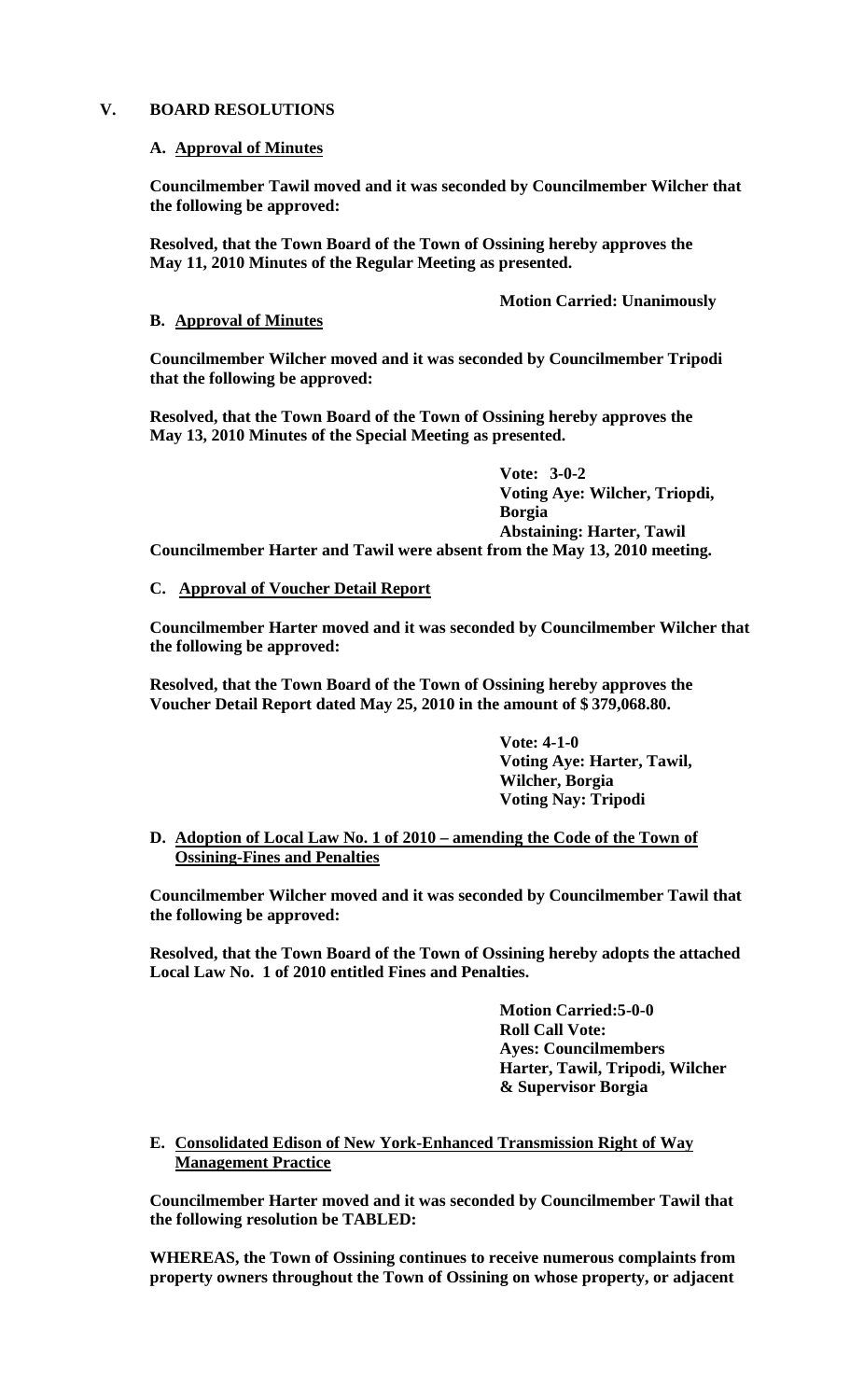**to whose property, Consolidated Edison Company of New York, Inc., ("Con Edison") has an easement or right-of-way for the erection and maintenance of high voltage towers and wires, concerning the cutting and/or removal of trees and other vegetation thereon by Con Edison and/or by contractor(s) hired by Con Edison for that purpose; and**

**WHEREAS, Con Edison has asserted that its tree clearing activities are mandated by rules adopted by the New York State Public Service Commission ("PSC") "Requiring Enhanced Transmission Right of Way Management Practices by Electric Utilities" in Case 04-E-0822 issued and effective June 20, 2005 ("PSC's Rules"); and** 

**WHEREAS, the tree clearing activities allegedly mandated by the PSC's Rules have been implemented in an arbitrary and intermittent manner; and** 

**WHEREAS, Con Edison's interpretation and implementation of PSC's Rules has resulted in the unlawful and unreasonable cutting of trees in such a way that often amounts to unnecessary clear-cutting, excessive and unsightly debris piles, and extreme vegetation removal that exposes bare soil in the entire easement area and beyond resulting in a "scorched earth" appearance (hereinafter referred to as "Scorched Earth Practice"); and**

**WHEREAS, Con Edison has not provided adequate public notice of its plans to implement the PSC Rules, including failure to properly survey affected properties and failure to communicate with affected property owners regarding the work that is to be performed by contractors of Con Edison; and** 

**WHEREAS, a lack of an appropriate communication and complaint handling protocol between Con Edison, its contractors, PSC and the public has caused significant frustration and exacerbated the problem; and**

**WHEREAS, the PSC has failed to properly oversee Con Edison's implementation of its transmission vegetation management plan, resulting in unnecessary economic, environmental, and aesthetic harm to numerous property owners and communities; and**

**WHEREAS, the PSC's Rules were not accompanied by a fair and adequate environmental review, as only a limited, inaccurate review was conducted, with little notification to the affected public; and**

**WHEREAS, the PSC's Rules remain unrevised, even though the North American Electric Reliability Corporation ("NERC"), under authority provided by Congress in the Energy Policy Act of 2005, has developed national transmission vegetation management standard FAC-003-1 in 2007 and as of January 2010 is reviewing a revised standard FAC-003-2; and**

**WHEREAS, the Ossining Town Board has consulted with experts that believe that given the size and location of many of the trees being removed, the trees are not now, nor in the future, likely to reach or otherwise interfere with Con Edison's transmission lines and towers; and**

**WHEREAS, the Ossining Town Board believes that the PSC's Rules, to the extent the Rules actually mandate the Scorched Earth Practice being employed by Con Edison and/or Con Edison's interpretation of the regulations far exceed those steps reasonably required to protect Con Edison's transmission assets and the legitimate public interest in maintaining an uninterrupted flow of power through the region; and**

**WHEREAS, the Ossining Town Board believes that Con Edison's scorched earth practice, as it is being implemented in Westchester County's densely populated suburban communities, violates the real property rights of the immediately affected property owners and otherwise adversely affects the legitimate land use interests of**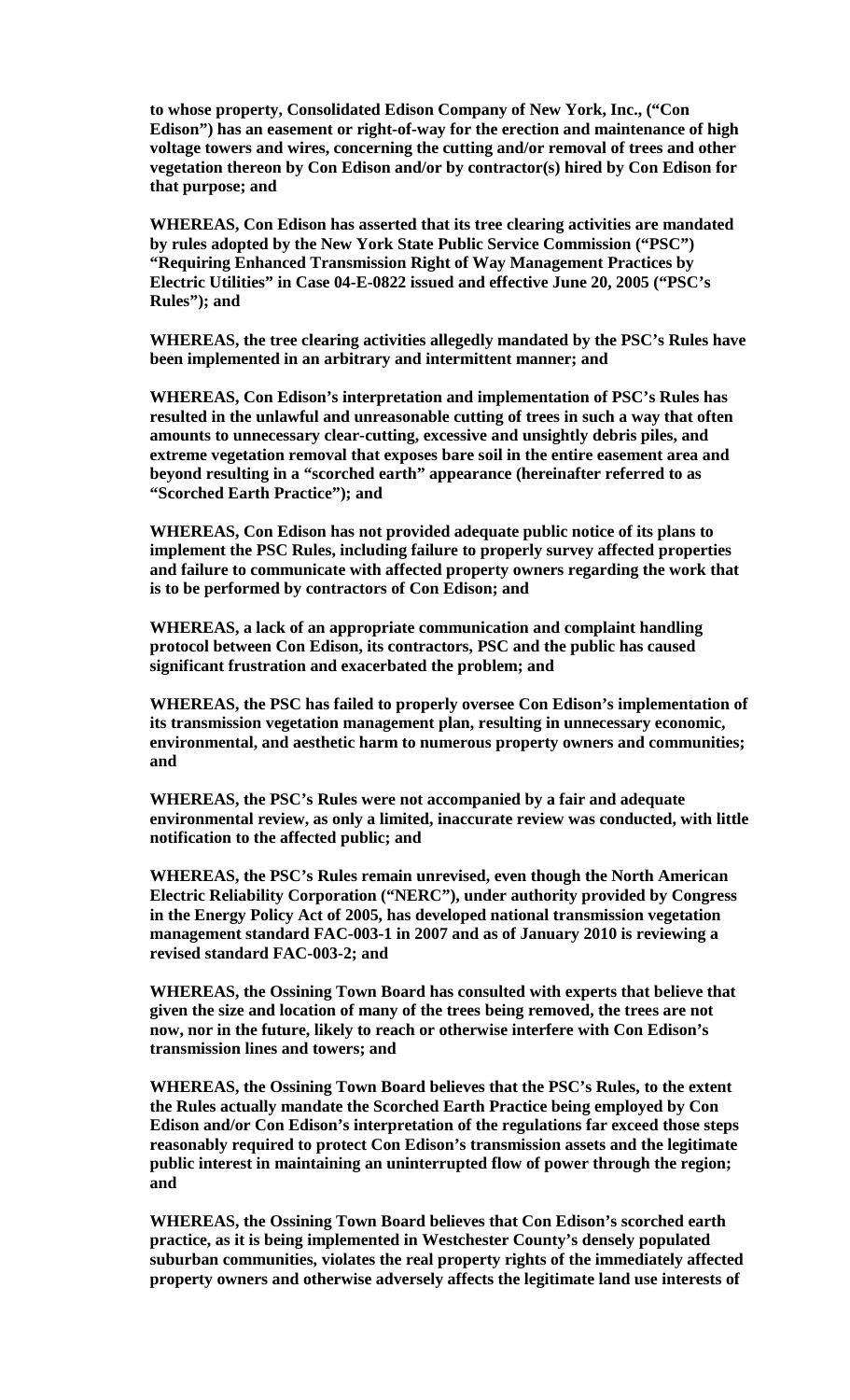**the residents of Westchester County, resulting in unsightly visual impacts, unnecessary and uncontrolled erosion due to denuded land, and the virtual decimation of carefully planned and maintained buffers; and** 

**WHEREAS, there are equally important town, county and state laws that must be enforced and honored, which regulate land usage, zoning, permits, land preservation, easement agreements, trespassing outside of legal easements and right-of-ways, that are being violated and ignored by the Public Service Commission and Con Edison in the adoption and implementation of this Scorched Earth Practice; and**

**NOW THEREFORE BE IT RESOLVED, that the Ossining Town Board demands that the New York State Public Service Commission direct Con Edison to immediately cease its Scorched Earth Practice, until such time as there has been a full, open public examination by the PSC, within the communities affected, as to the conditions that exist and the management steps required to be taken in Westchester County, to ensure compliance with town, county and state law and to revisit the PSC Rules as being interpreted by Con Edison and to make adjustments to same so that certain goals can be achieved, including but not limited to (i) preservation of nonoffensive vegetation, (ii) control of erosion and run-off, (iii) retention and maintenance of sight lines and integrity of the residential appearance, (iv) retention and maintenance of vegetation providing noise abatement, (v) preservation of woodland and wetland habitats to the greatest extent possible, (vi) avoidance of herbicide use for vegetation management, but if required, that only herbicides approved by NYS DEC for use along wetlands and watercourses be utilized, and (vii) compliance with local and state laws; and that the Ossining Town Board:**

**FURTHER REAFFIRMS that Con Edison should further be directed to implement a full mitigation plan, establish a proper plan of public notification of future work sites, establish a management plan that requires it to properly remove and dispose of all debris generated by its clearing and/or cutting activities within three weeks, including but not limited to the remnants of any tree cut or cleared from its easements or other right-of-ways, as well as to develop a replanting plan whereby any tree removed as undesirable is replaced with a more desirable and right-of-way compatible species and not by seedlings but rather more mature trees. Such replanting plan should apply both going forward and to those areas already affected by Con Edison's clearing activities; and be it further**

**RESOLVED, that the Ossining Town Board further reaffirms that Congress enact legislation requiring the North American Electric Reliability Corporation to include proper environmental review, dispute resolution, and mitigation and restitution measures in the revision of its transmission vegetation management standard; and be it further**

**RESOLVED, that the Town of Ossining Attorney continues to see what actions can be taken with regard to the PSC's Rules and the way these have been implemented in Westchester County and to take whatever actions may be necessary to achieve the goals stated herein, including but not limited to initiating litigation against Con Edison or bringing a proceeding against the Public Service Commission on behalf of the Town of Ossining citizens; and be it further**

**RESOLVED, that the Town of Ossining Clerk be and is hereby authorized and directed to once again send a certified copy of this resolution to U.S. Senators Charles Schumer and Kirsten Gillibrand; U.S. Representative John Hall; New York State Governor David Paterson; New York State Senator Vincent L. Leibell, III; New York State Assembly Member Gregory Ball; the President Pro Tem of the New York State Senate; the Speaker of the New York State Assembly; the Majority and Minority Leaders of New York State Senate and Assembly; Westchester County Executive Robert Astorino, Westchester County Board of Legislators Chairman Kenneth Jenkins, Westchester County Legislators Michael Kaplowitz and John Testa, Chairman Kevin Burke of Consolidated Edison, Inc.; the New York State Public Service Commission; the New York State Department of Environmental**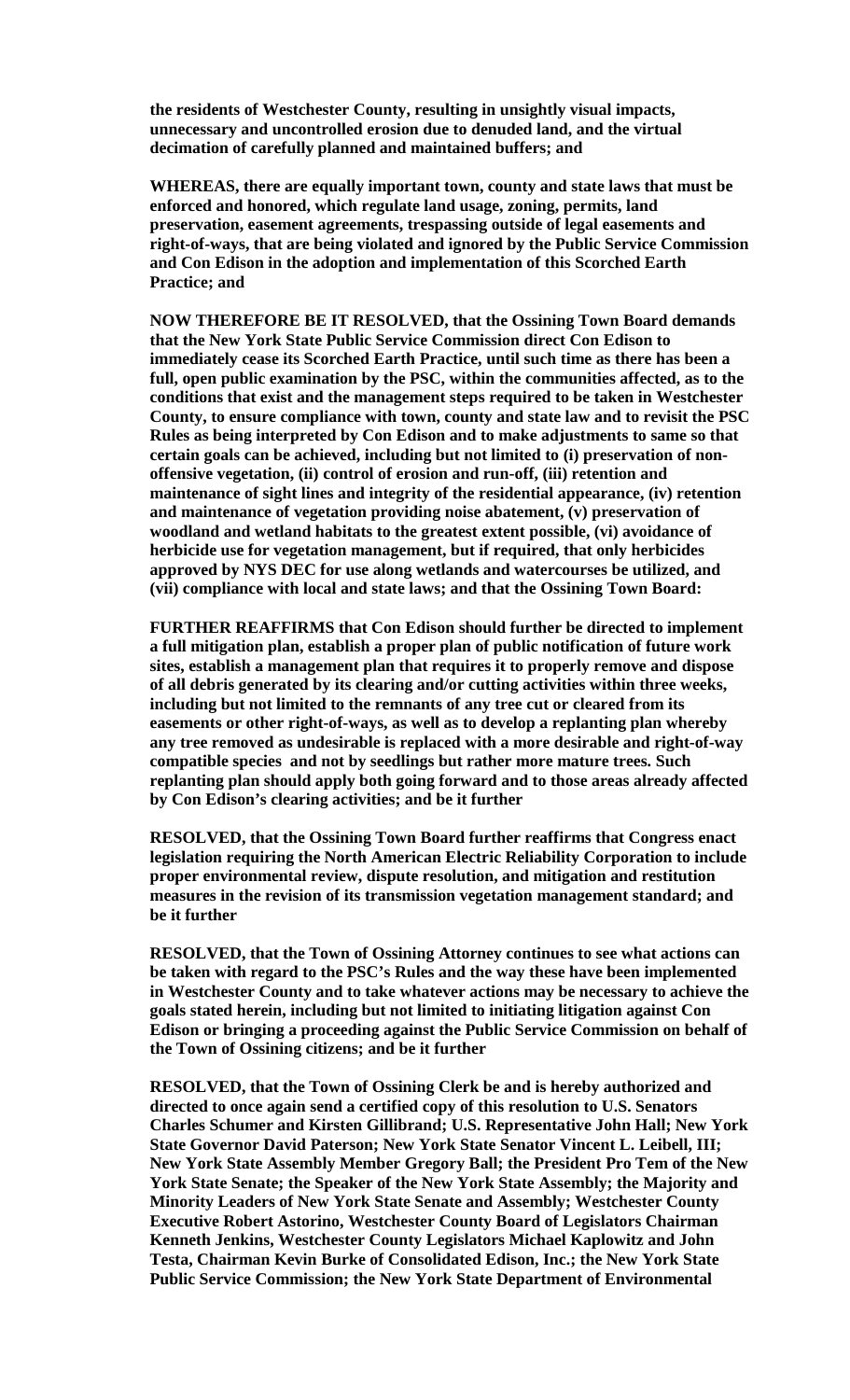**Conservation and to such other persons as the Clerk, in his discretion, may deem proper in order to effectuate the purpose of this resolution.**

### **Motion Carried to TABLE: Unanimously**

### **F. Adopting Fund Balance Policy**

**Councilmember Tawil moved and it was seconded by Councilmember Wilcher that the following be approved:**

**Whereas, the Town of Ossining does not have a formal Fund Balance Policy; and**

**Whereas, the Government Finance Officers Association (GFOA) and bond rating agencies recommend that governments establish a formal policy on the level of unreserved fund balance that should be maintained in the general fund and other types of funds; and**

**Whereas, the Citizen Finance Advisory Committee (CFAC) prepared and recommended the adoption of the fund balance policy; and**

**Whereas, after careful review and discussion the Town Board wishes to adopt the formal fund balance policy,**

**Now, therefore be it Resolved, that the Town Board of the Town of Ossining hereby adopts the Fund Balance Policy as set forth in the document which is attached to and becomes part of this resolution.**

**Motion Carried: Unanimously**

**Councilmember Tripodi Thanked the Citizen Finance Advisory Committee for all their hard work on the fund balance policy. They are great group of people.**

**Supervisor Borgia added that this policy was needed for a long time. She thanked all of those involved in creating this policy. This policy will help guide future Boards. Also, CDAC will be losing one of its members. If anyone is interested in joining this committee, please send your letter of interest and resume to the Supervisor's office.**

### **G. Westchester County-Senior Citizens-SNAP Funds**

**Councilmember Harter moved and it was seconded by Councilmember Tawil that the following be approved:**

**Resolved, that the Town Board of the Town of Ossining hereby authorizes the Town Supervisor to sign agreements with Westchester County Department of Senior Programs and Services to receive federal funding for the Supplemental Nutrition Assistance Program (SNAP) for the period April 1, 2010-March 31, 2011 in the amount of \$47,306 and estimated SNAP NSIP (Nutrition Services Incentive Program) in the amount of \$13,664.**

**Motion Carried: Unanimously**

# **H. Teamsters-Letter of Agreement**

**Councilmember Harter moved and it was seconded by Councilmember Tawil that the following be approved:**

**Resolved, that the Town Board hereby ratifies and approves the Letter of Agreement between Albert Rivera, the Town and Local 456, I.B.T. dated May 10, 2010; and be it further**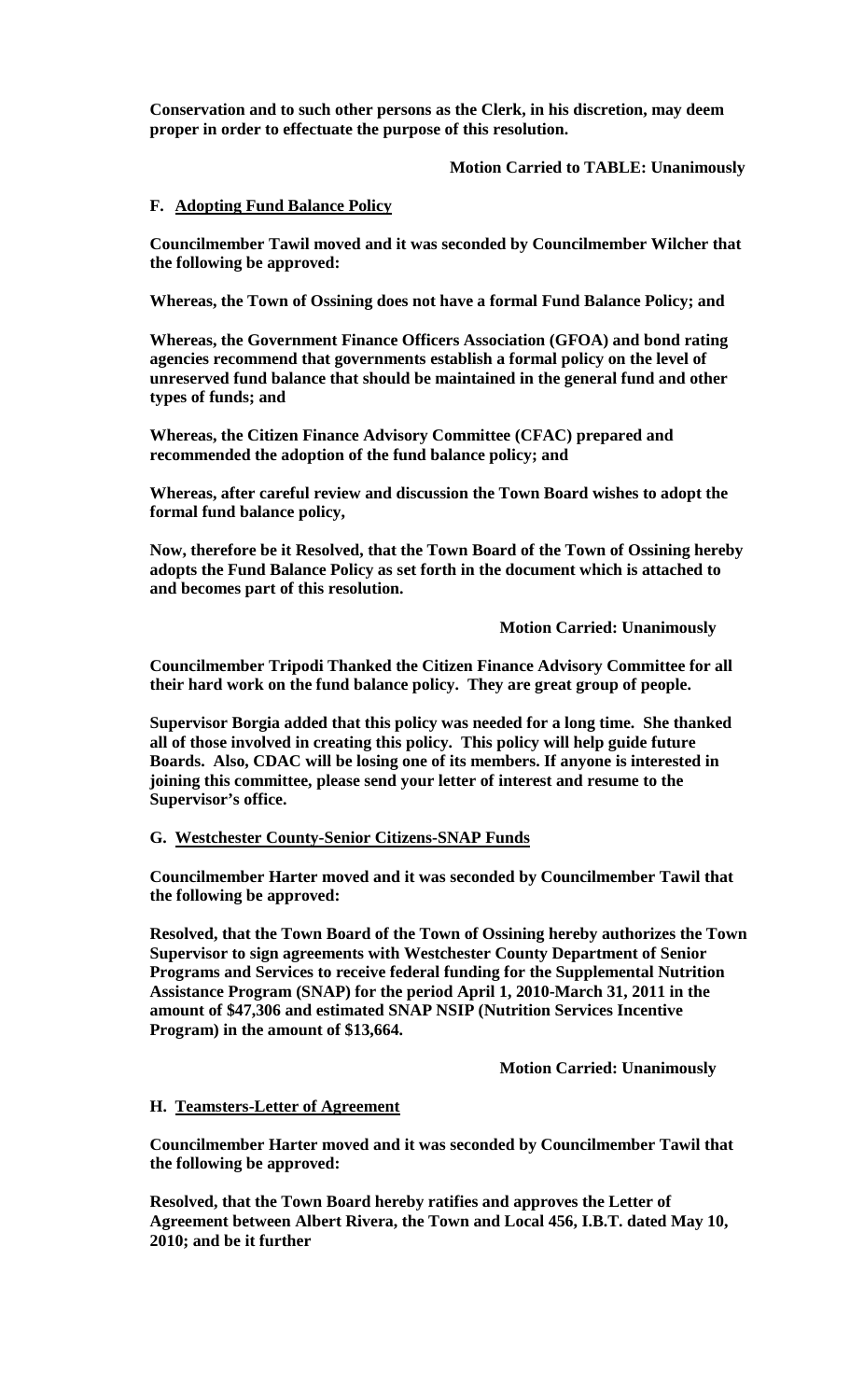**Resolved, that the Town Board hereby authorizes the Town Supervisor to execute the Letter of Agreement on its behalf.**

> **Vote: 4-0-1 Voting Aye: Wilcher, Harter, Tawil, Borgia Abstaining: Tripodi**

# **I. Environmental Advisory Committee-Suzie Ross**

**Councilmember Harter moved and it was seconded by Councilmember Wilcher that the following be approved:**

**Resolved, that the Town Board of the Town of Ossining hereby appoints Suzie Ross, Meadow Road, Briarcliff Manor, NY to the Environmental Advisory Committee for a five year term expiring December 31, 2014.**

### **Motion Carried: Unanimously**

# **J. Receiver of Taxes-Payment Plan-46 Lincoln Place**

**Councilmember Tawil moved and it was seconded by Councilmember Wilcher that the following be approved:**

**Whereas, certain property taxes have not been paid on the parcel located at 46 Lincoln Place which will result in the commencement of In Rem foreclosure proceedings, and the property owner has requested a payment plan for outstanding taxes due on the property; and**

**Whereas, the Town Board desires to allow the property owner an opportunity to pay for all outstanding taxes by authorizing the Receiver of Taxes to institute a payment plan with the property owner; now therefore be it**

**Resolved, that the Town Board of the Town of Ossining hereby authorizes the Receiver of Taxes to set up a payment plan in accordance with the Town Code with the owner of property located at 46 Lincoln Place, Ossining, to satisfy all taxes, interest, penalties, and fees due to the Town of Ossining; and be it further**

**Resolved, that based on the unique circumstances of this case, this arrangement shall not set a precedent with how future cases are handled.** 

**Motion Carried: Unanimously**

**K. Resignation-Deputy Town Attorney**

**Councilmember Tripodi moved and it was seconded by Councilmember Wilcher that the following be approved:**

**Resolved, that the Town Board of the Town of Ossining hereby accepts, with regret, the resignation of Sonia Tanksley as Deputy Town Attorney effective May 20, 2010.**

**Motion Carried: Unanimously**

**L. Appointment-Deputy Town Attorney**

**Councilmember Tawil moved and it was seconded by Councilmember Wilcher that the following be approved:**

**Resolved, that the Town Board of the Town of Ossining hereby appoints Mark I. Reisman to the position of deputy Town Attorney at a salary of \$18,000 effective May 26, 2010. The probationary period shall be a minimum of twelve (12) weeks to a maximum of fifty-two (52) weeks. The 2010 salary shall be prorated.**